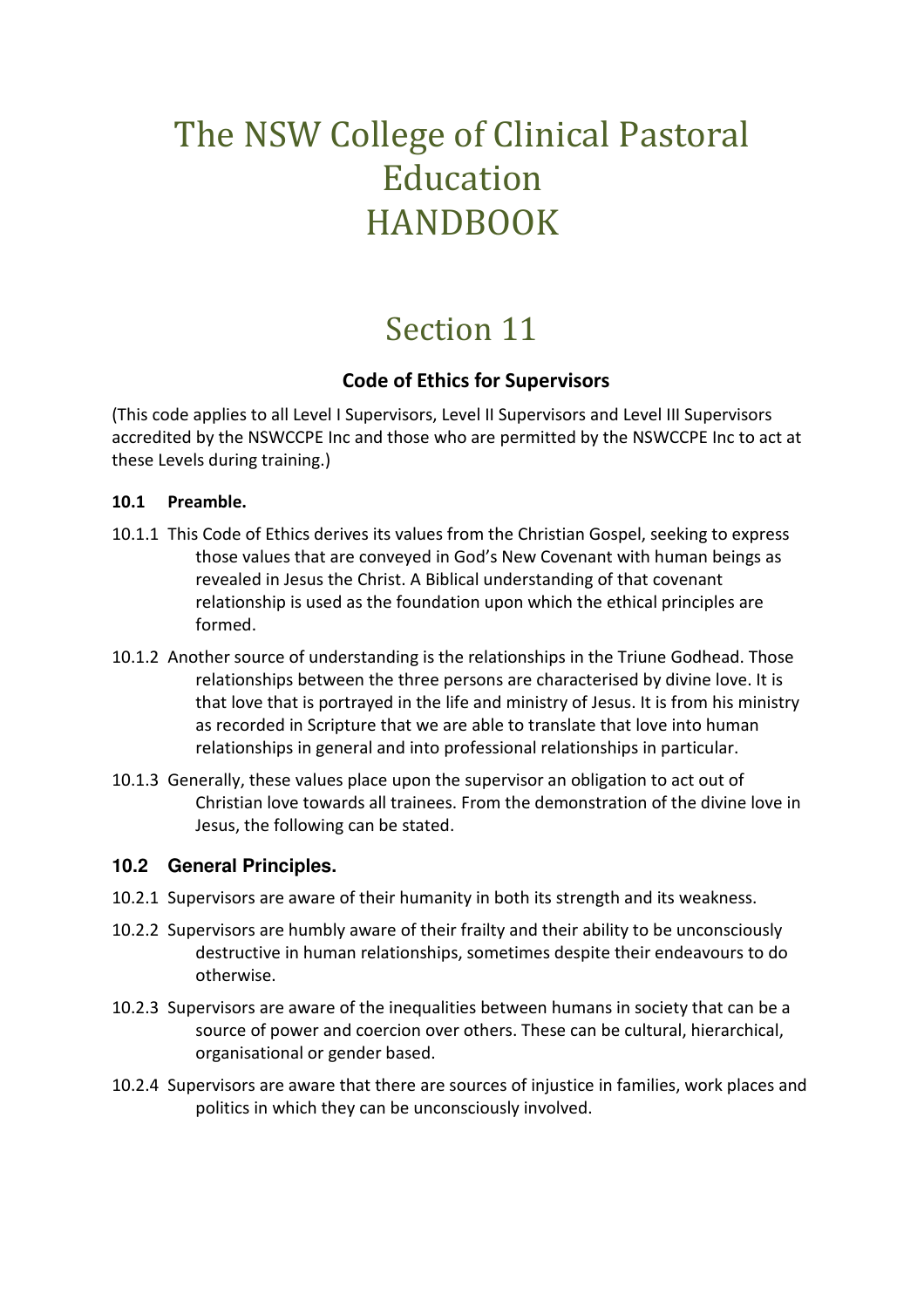- 10.2.5 Supervisors are aware of the subtleties of their own human interactions that lead to disenfranchisement and powerlessness as well as hopelessness and helplessness in others.
- 10.2.6 Supervisors behave and relate professionally toward those people with whom they are in a professional relationship and not permit the muddying of them with dual or multiple relationships that interfere with professional and supervisory relationships.
- 10.2.7 Supervisors respect the integrity of others.
- 10.2.8 Supervisors respect the right to privacy of others.
- 10.2.9 Supervisors treat confidentially all communications with trainees unless otherwise agreed.
- 10.2.10 Supervisors create a culture of confidentiality in their Programs and other places where they are either supervising or consulting.
- 10.2.11 Supervisors make no decision or take no action that in designed to hurt or harm others with whom they work.
- 10.2.12 Supervisors are aware of the implicit and explicit power in the supervisory alliance and do not use that power to harm or disadvantage a trainee or others with whom they work.
- 10.2.13 Supervisors do not use cultural, racial, gender or other differences to disadvantage trainees or others with whom they work either as colleagues or professionally.
- 10.2.14 Supervisors enhance and enrich the growth and ability of their trainees.
- 10.2.15 Supervisors commit to maintenance and growth of their own professional qualifications and to this end continue in supervision and other learning experiences.
- 10.2.16 Supervisors use supervision, therapy or consultation with peers when they encounter difficult situations or when they are in doubt.
- 10.2.17 Relationships with the Institution or Institutions.
- 10.2.18 Supervisors respect the rights and integrity of the institution(s) and staff where they conduct CPE courses and or have trainees placed.
- 10.2.19 Supervisors negotiate openly, fairly and equitably any arrangements they make.
- 10.2.20 Supervisors educate their trainees to conduct themselves professionally within the institution and with the staff of the institution.
- 10.2.21 Supervisors educate their trainees to abide by the rules of the institution in which they are placed.

# **10.3**

#### **10.4 Selection of Trainees.**

10.4.1 Supervisors approach assessment interviews for prospective trainees as part of the covenanting process upon which the supervisory alliance is established.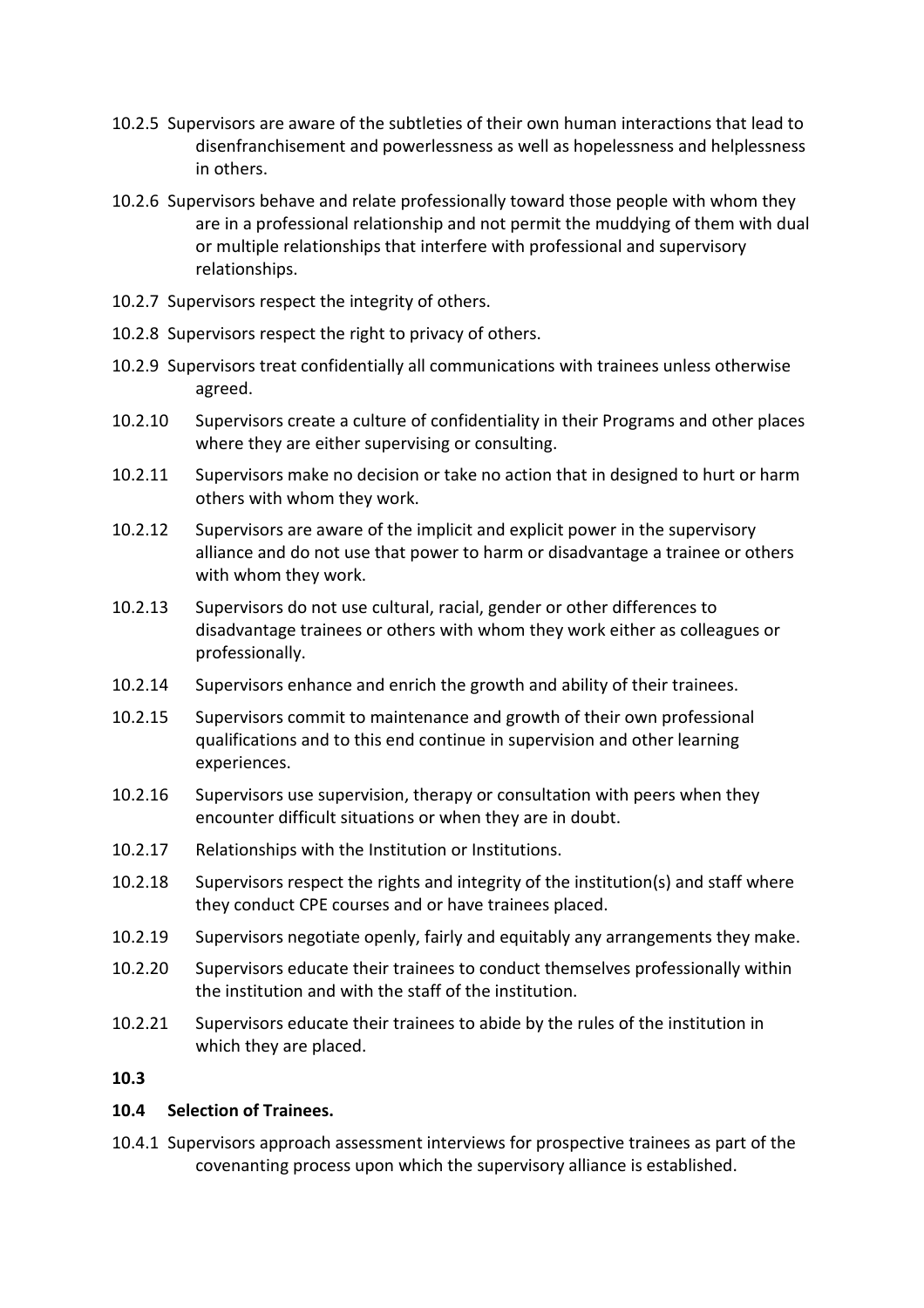- 10.4.2 Supervisors approach the selection of CPE trainees with the care and diligence necessary to assess their suitability for pastoral training.
- 10.4.3 Supervisors establish and operate a selection process that is fair to all prospective trainees. Interviews and other methods of selection are conducted conscientiously and professionally.
- 10.4.4 Supervisors respect the privacy of prospective trainees by not exploring or seeking information beyond what is necessary to assess their suitability for training. They avoid interpreting, using therapeutic methods or attempts to surprise trick or entrap prospective trainees during the assessment process. All materials provided by prospective trainees are treated confidentially and are either returned to them of destroyed when they are no longer needed.
- 10.4.5 Wherever possible, assessment interviews are conducted by at least two people one of whom is the person who will be supervising the prospective trainees. Immediately after an interview those conducting the interview will reflect on the interview and assess its fairness.
- 10.4.6 Interviews should be similar (perhaps using the same questions) and consistent with good practice for all prospective trainees. Reasons for inclusion or exclusion from a unit shall be confidentially recorded by the interviewers. Equal prospective trainees have equal opportunities of being accepted.
- 10.4.7 Prospective trainees will be notified as soon as possible after a decision has been made.
- 10.4.8 Prospective trainees who are not accepted can ask for reasons for non-acceptance. They shall be given an opportunity to appeal the decision to the NSWCCPE Inc whose decision is final.

#### **10.5 Covenanting for Supervision.**

- 10.5.1 Before commencing supervision, a supervisor will disclose to the prospective trainee the nature of the supervision to be undertaken. This explanation will include the course requirements of:
	- the NSWCCPE Inc.
	- **the Centre and**
	- **the requirements of the centre in which the course is conducted.**
- 10.5.2 Time will be given for prospective trainees to ask questions and have them satisfactorily answered.
- 10.5.3 In negotiating a covenant, supervisors will seek to determine what the prospective trainees are desiring to learn. Together the supervisor and the prospective trainees shall determine whether the centre is an appropriate place where they can achieve what they are seeking to learn.
- 10.5.4 Supervisors declare to prospective trainees their orientation to supervision and pastoral care so that together they can decide whether they wish to work together.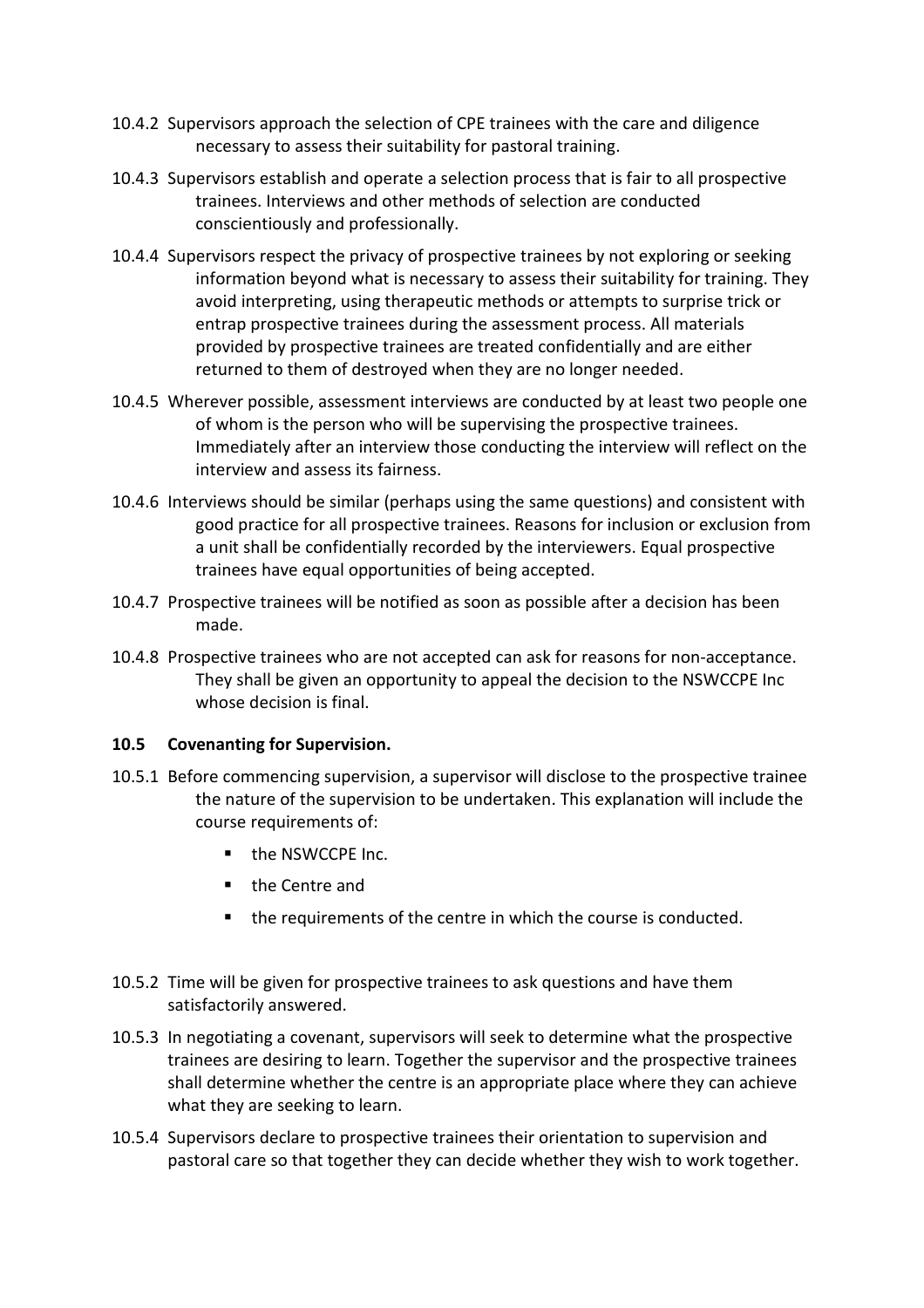- 10.5.5 Covenants vary in nature depending on the course but as a minimum shall include:
	- **details of the location.**
	- **details of the time requirements.**
	- **details of the pastoral placement.**
	- details of the course requirements.
	- details of the course components.
	- details of the cost of the course.
	- **Supervisors provide these details in written form.**

#### **10.6 Supervising in Groups.**

- 10.6.1 Supervisors are alert to the subtle pressures that develop in groups and seek to prevent any discrimination between members or between members and themselves. Such discrimination may be cultural, racial, religious, gender, social or organisational in nature.
- 10.6.2 Supervisors encourage members of groups to understand and maintain the confidentiality of the group and the integrity of the group process.
- 10.6.3 Supervisors prevent disempowerment of trainees by any group process in which they are involved.
- 10.6.4 Where open groups are used their purpose shall be understood by the trainees as far as it can be explained within the purpose for which it is being run.
- 10.6.5 Where therapy issues arise in an open group they will be specifically contracted for and shall remain confidential to that process and not used in other aspects of the course.
- 10.6.6 Trainees are entitled to opt out of any group process they experience as intolerable.

#### **10.7 Supervising Individually.**

- 10.7.1 Supervisors respect the individuals they are supervising and have as their focus and motivation the growth of the trainee.
- 10.7.2 Supervisors are careful not to create any dual relationship that harms the prior supervisory relationship.
- 10.7.3 Where there are existing prior relationships between the supervisor and the trainee the supervisor does not breach the boundaries of those relationships or the supervisory relationship and create situations that are hurtful to or abusive of the trainees or the supervisor.

#### **10.8 Assessment.**

- 10.8.1 In the assessment of trainees, supervisors take into account the NSWCCPE Inc's objectives for the level of training they are conducting.
- 10.8.2 Supervisors have a clear idea about what they expect of their trainees. They convey this to the trainees at the commencement of the unit.